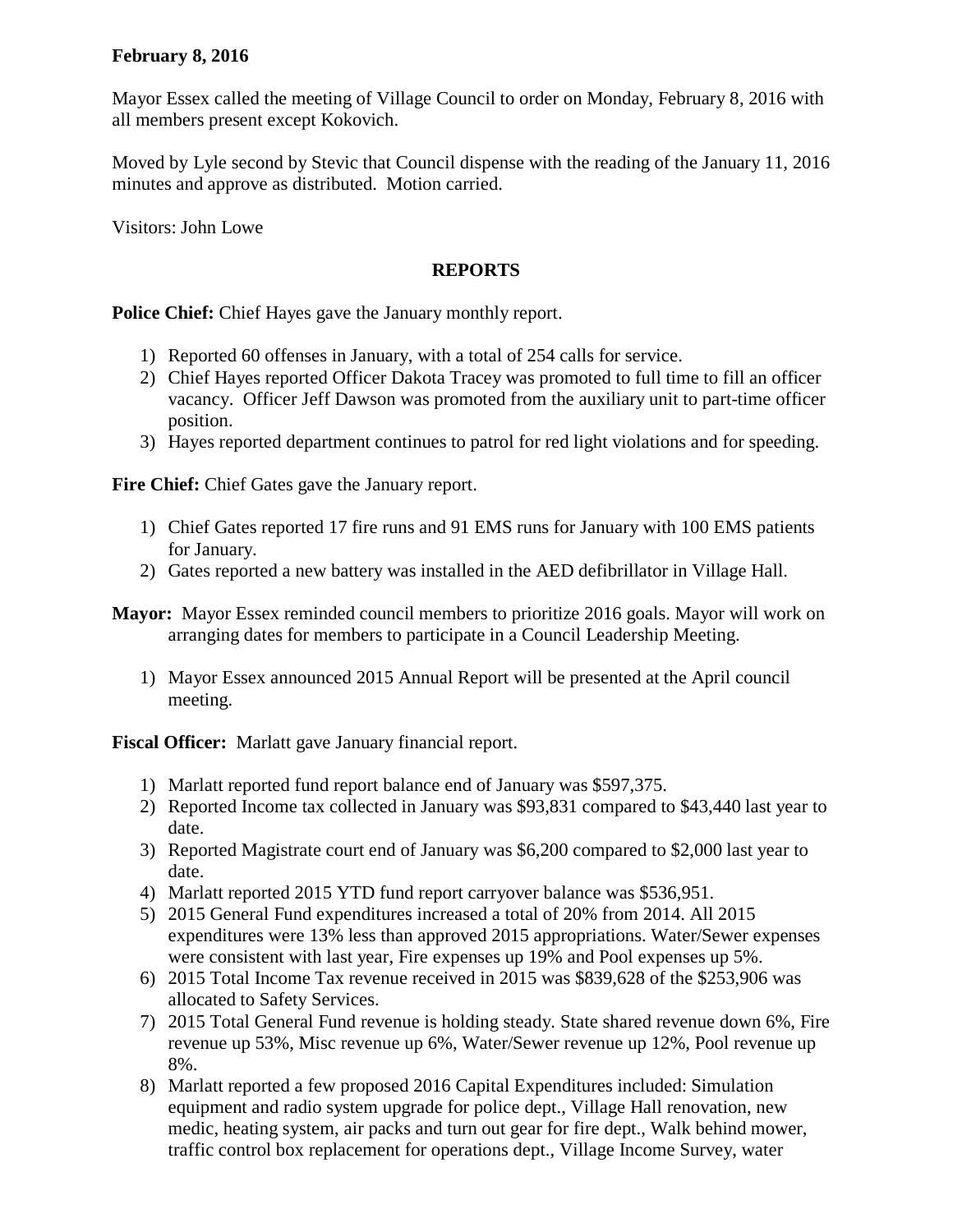meters, waterline replacement at Highland and at Friendship Dr, generator for booster station for water/sewer dept.

**Administrator:** Colley gave January administrative report.

- Water Production for January 7,120,460 gallons
- Wastewater Flows for January  $-9,168,200$  gallons
- 1) Colley reported operations staff has been working to patch potholes and performing general maintenance on vehicles.
- 2) Colley reported Joy Johnson will begin work on February  $22<sup>nd</sup>$  as Administrative Assistant/Billing Clerk.
- 3) Colley reported the Village was not awarded OPWC funding through the regular process or through the small government process.
- 4) Reported the New Concord Community Welcome Packet will be finalized on February  $11^{th}$ .

**Finance Committee:** Lyle reported the committee met prior to meeting.

- 1) Committee supports Ordinance E-2-16-1 to appoint a replacement Administrative Assistant/Billing Clerk within the established pay range.
- 2) Lyle reported committee supports Ordinances E-2-16-2 to appoint an operator within the Operations Department.
- 3) Committee endorses Ordinance E-2-16-3 to appoint one full-time and one part-time police officer.
- 4) Committee supports Ordinance E-2-16-4 creating position of seasonal operator and appoint a seasonal plant operator.
- 5) Motion by Kerrigan, second by Stevic to accept 2016 Budget. All voted yea. Motion carried.
- 6) Committee reviewed Alternative Transportation Grant project funding. Motion by Stevic, second by Kerrigan to allow staff to secure note for the 20% match, Village paying \$13,000 down and securing note for \$49,362. All voted yea. Motion carried.

## **OLD BUSINESS**

## **NEW BUSINESS**

Moved by Dickson Seconded by Lyle **Ordinance No. E-2-16-1**, an Ordinance authorizing the Village Administrator to appoint a replacement Administrative Assistant/Utility Billing within the established salary range and declaring an emergency.

| Kokovich | absent | <b>Bronner</b>       | yea |
|----------|--------|----------------------|-----|
| Essex    | yea    | Lyle                 | yea |
| Dickson  | yea    | Kerrigan             | yea |
|          |        | <b>Motion Passes</b> |     |

| Moved by Lyle                                           |        | Seconded by Dickson     |     |
|---------------------------------------------------------|--------|-------------------------|-----|
| That <b>Ordinance No. E-2-16-1</b> be approved as read. |        |                         |     |
| Kokovich                                                | absent | <b>Bronner</b>          | yea |
| Essex                                                   | vea    | Lyle                    | yea |
| Dickson                                                 | yea    | Kerrigan                | yea |
|                                                         |        | $M_{\odot}$ is a Decoco |     |

Motion Passes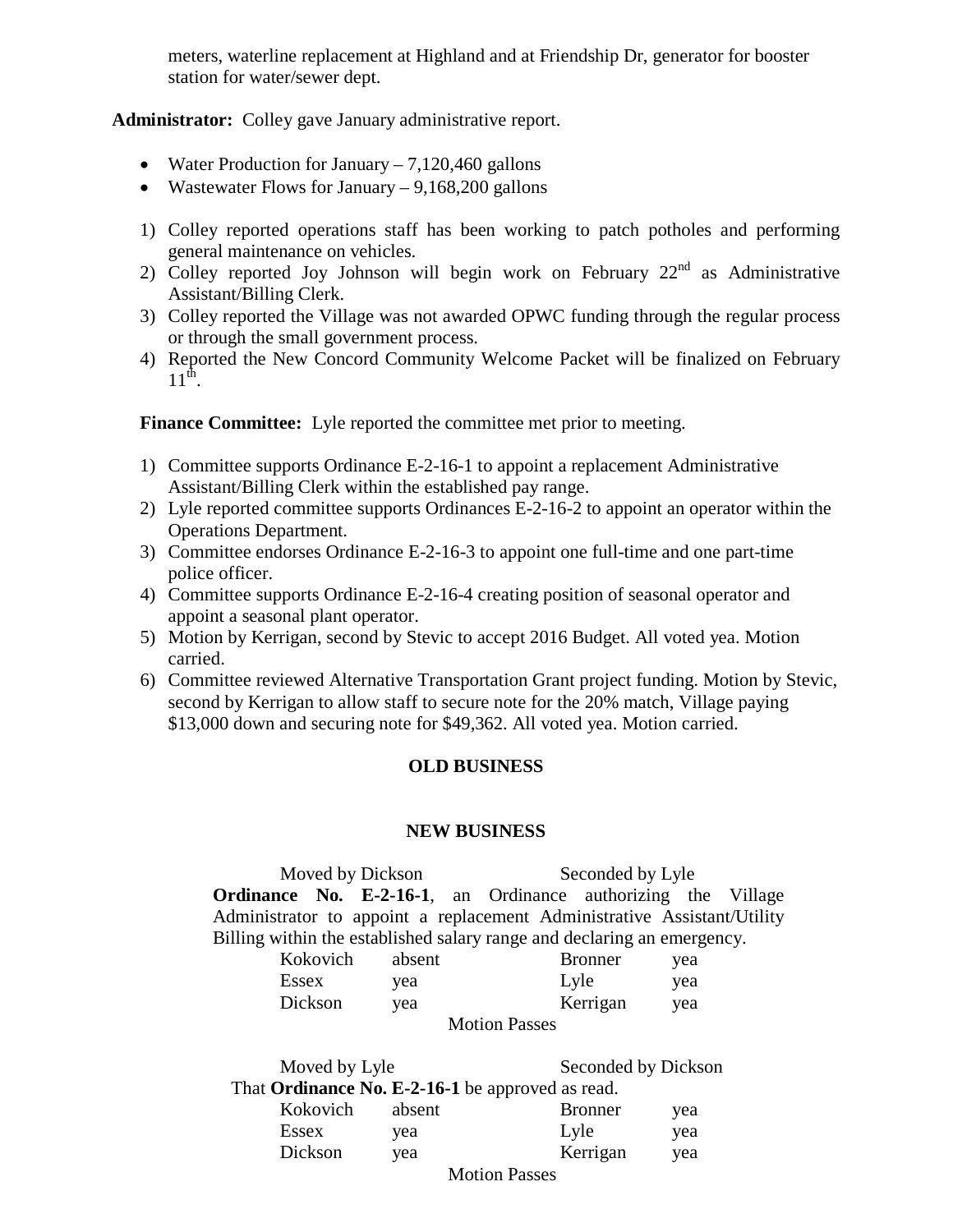Moved by Kerrigan Seconded by Stevic

**Ordinance No. E-2-16-2**, an Ordinance authorizing the Village Administrator to appoint an operator within the established salary range and declaring an emergency.

| Kokovich             | absent | <b>Bronner</b> | yea |
|----------------------|--------|----------------|-----|
| Essex                | yea    | Lyle           | yea |
| Dickson              | yea    | Kerrigan       | yea |
| <b>Motion Passes</b> |        |                |     |

| Moved by Stevic                                  |        |                      | Seconded by Kerrigan |     |
|--------------------------------------------------|--------|----------------------|----------------------|-----|
| That Ordinance No. E-2-16-2 be approved as read. |        |                      |                      |     |
| Kokovich                                         | absent |                      | <b>Bronner</b>       | yea |
| Essex                                            | yea    |                      | Lyle                 | yea |
| Dickson                                          | yea    |                      | Kerrigan             | yea |
|                                                  |        | <b>Motion Passes</b> |                      |     |

Moved by Dickson Seconded by Lyle **Ordinance No. E-2-16-3**, an Ordinance to amend Ordinance E-11-15-2 authorizing the Mayor to appoint one full-time and one part-time police officer within the established salary range and declaring an emergency.

| Kokovich | absent | <b>Bronner</b>       | yea |
|----------|--------|----------------------|-----|
| Essex    | yea    | Lyle                 | yea |
| Dickson  | yea    | Kerrigan             | yea |
|          |        | <b>Motion Passes</b> |     |

| Moved by Lyle                                    |        | Seconded by Dickson  |     |
|--------------------------------------------------|--------|----------------------|-----|
| That Ordinance No. E-2-16-3 be approved as read. |        |                      |     |
| Kokovich                                         | absent | <b>Bronner</b>       | yea |
| Essex                                            | vea    | Lyle                 | yea |
| Dickson                                          | yea    | Kerrigan             | yea |
|                                                  |        | <b>Motion Passes</b> |     |

Moved by Stevic Seconded by Kerrigan **Ordinance No. E-2-16-4**, an Ordinance to create the position of seasonal plant operator, authorize the village administrator to appoint a seasonal plant operator and declaring an emergency.

| Kokovich | absent | <b>Bronner</b>       | yea |
|----------|--------|----------------------|-----|
| Essex    | yea    | Lyle                 | yea |
| Dickson  | yea    | Kerrigan             | yea |
|          |        | <b>Motion Passes</b> |     |

| Moved by Kerrigan                                       | Seconded by Stevic |
|---------------------------------------------------------|--------------------|
| That <b>Ordinance No. E-2-16-4</b> be approved as read. |                    |

| Kokovich | absent |                                         | <b>Bronner</b> | yea |
|----------|--------|-----------------------------------------|----------------|-----|
| Essex    | yea    |                                         | Lyle           | yea |
| Dickson  | yea    |                                         | Kerrigan       | yea |
|          |        | $\mathbf{M}$ is the set of $\mathbf{N}$ |                |     |

Motion Passes